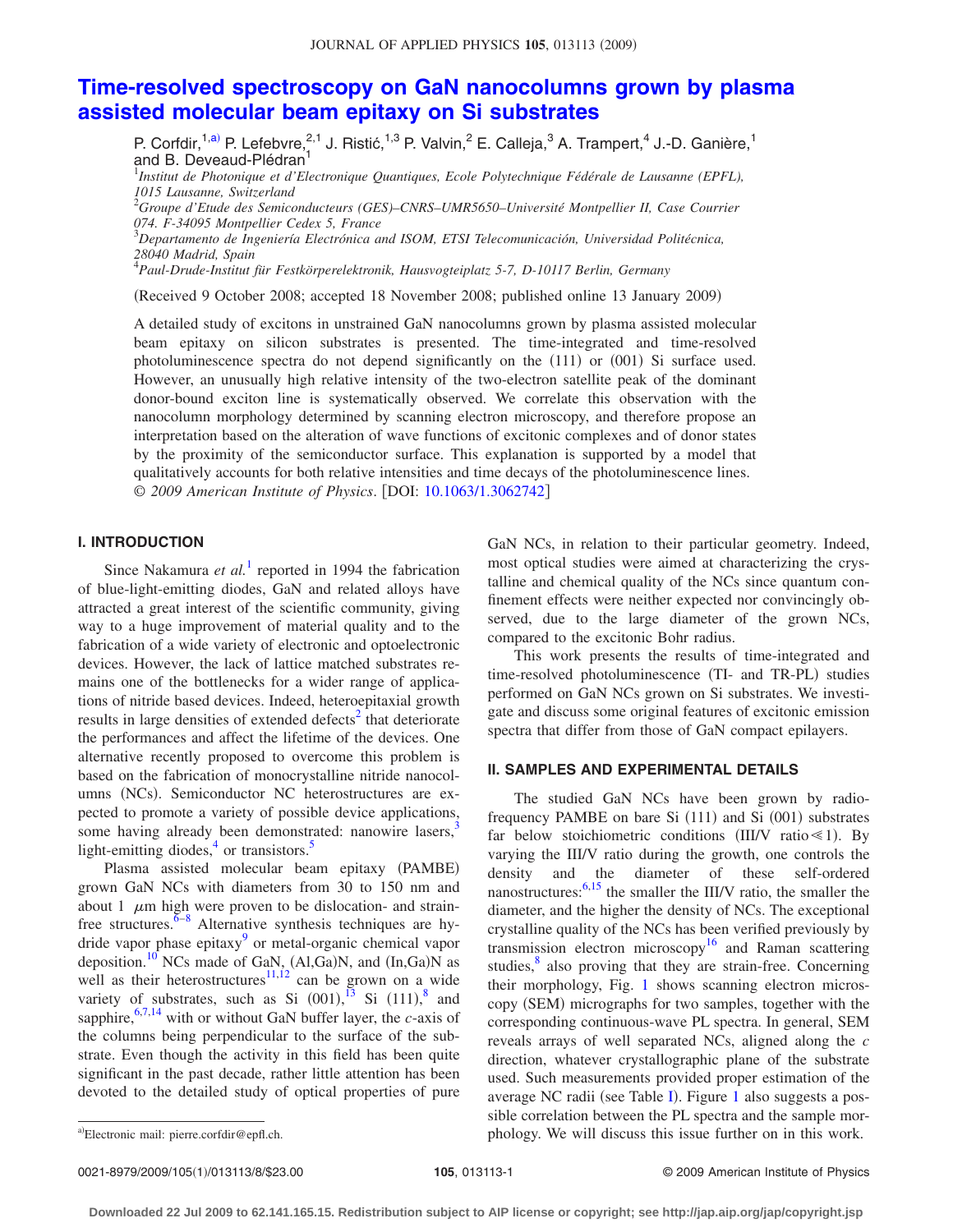<span id="page-1-0"></span>

FIG. 1. SEM images of GaN NCs grown on Si(111) substrates (samples m988 and m1006), with respective continuous-wave PL spectra excited by laser radiation at 325 nm. The NC diameters are much smaller in sample m988, and the PL line at 3.45 eV is also much more intense than for sample m1006.

It must be emphasized that no differences in structural and optical properties between the NCs grown on Si (100) and Si  $(111)^{13}$  $(111)^{13}$  $(111)^{13}$  were observed. Therefore, we will discuss from now on the optical properties of the NCs without distinction of the substrate orientation.

Our TR-PL setup uses the third harmonic of an  $Al_2O_3$ : Ti mode-locked laser ( $\lambda = 280$  nm), with pulse width and repetition rate of 2 ps and 80.7 MHz, respectively. The samples are cooled in a closed-cycle He cryostat down to 8K. TR-PL spectra were analyzed by a monochromator (grating of either 1200 or 600 grooves/mm), followed by a streak camera and using a photon counting mode.

#### **III. TIME-INTEGRATED PHOTOLUMINESCENCE**

Figure [2](#page-2-0) displays the TI-PL spectra taken between 8 and 200 K for sample m1253. The spectrum at 8 K is typical of all studied samples in terms of PL peak energies. What really changes among these samples is the intensity ratio between the dominant lines, at  $3470.0 \pm 0.1$  and  $3448.5 \pm 0.2$  meV. In addition, weaker lines are observed at  $3476.9 \pm 0.4$  and  $3485 \pm 1$  meV. The relative increase in intensity of these higher energy lines with temperature with respect to the line at 3470.0 meV allows us to attribute them to free excitons *A*  $(FX_A)$  and *B*  $(FX_B)$ , respectively. The peak at 3470.0 meV is then readily assigned to the so-called  $I_2$  recombination of A-exciton bound to a neutral donor  $(D<sup>o</sup>X)$ . As already noticed, $6$  these energies for bound and free exciton transitions correspond to fully unstrained GaN, $17$  which seems contradictory with the somewhat large linewidths [full width at half maximum (FWHM) of  $\sim$  5 meV, typically] observed. We will comment later in this work that these linewidths may have an intrinsic origin, not related to strain. Due to these linewidth values, it is difficult to assign the  $I_2$  line to a specific donor (Si or O). Nevertheless, we assume that the dominant donor be silicon,  $18,19$  $18,19$  given the nature of the substrate. In fact, between lattice temperatures of 15 and 45 K, due to

<span id="page-1-1"></span>TABLE I. Characteristics of the GaN NC samples, including the average radii measured by SEM and the intensities and decay times measured by TR-PL. The results of the fitting procedure by our two-zone (core-shell) modeling are given in the last five columns.

| Samples |              | Expt. results  |                                                         |                                               |                           | Calc./Fitting |                                    |                                               |                       |                                    |
|---------|--------------|----------------|---------------------------------------------------------|-----------------------------------------------|---------------------------|---------------|------------------------------------|-----------------------------------------------|-----------------------|------------------------------------|
| Name    | Si substrate | Radius<br>(nm) | $I_{I_2}(0)$<br>$\rho =$<br>$\overline{I_{\rm TES}(0)}$ | $\tau_{\rm PL}(\rm I_2)$<br>(n <sub>s</sub> ) | $\tau_{PI}$ (TES)<br>(ns) | $\alpha$      | $\tau_{2(s)}$<br>(n <sub>s</sub> ) | $\tau_{2(c)} = 50 \times \tau_{1(c)}$<br>(ns) | $\tau_{1(c)}$<br>(ns) | $\tau_{1(s)}$<br>(n <sub>s</sub> ) |
| m988    | (111)        | $15 \pm 3$     | 1.1                                                     | $0.12 \pm 0.02$                               | $0.41 \pm 0.02$           | 0.17          | 0.5                                | 5.1                                           | 0.10                  | 2.8                                |
| m1006   | (111)        | $24 \pm 4$     | 2.2                                                     | $0.16 \pm 0.02$                               | $0.32 \pm 0.02$           | 0.40          | 0.4                                | 6.9                                           | 0.14                  | 1.5                                |
| m1253   | (111)        | $25 \pm 4$     | 1.9                                                     | $0.15 \pm 0.02$                               | $0.34 \pm 0.03$           | 0.35          | 0.4                                | 7.0                                           | 0.14                  | 1.6                                |
| m1254   | (100)        | $34 \pm 5$     | 8.6                                                     | $0.20 \pm 0.02$                               | $0.37 \pm 0.02$           | 0.57          | 1.0                                | 9.5                                           | 0.19                  | 0.6                                |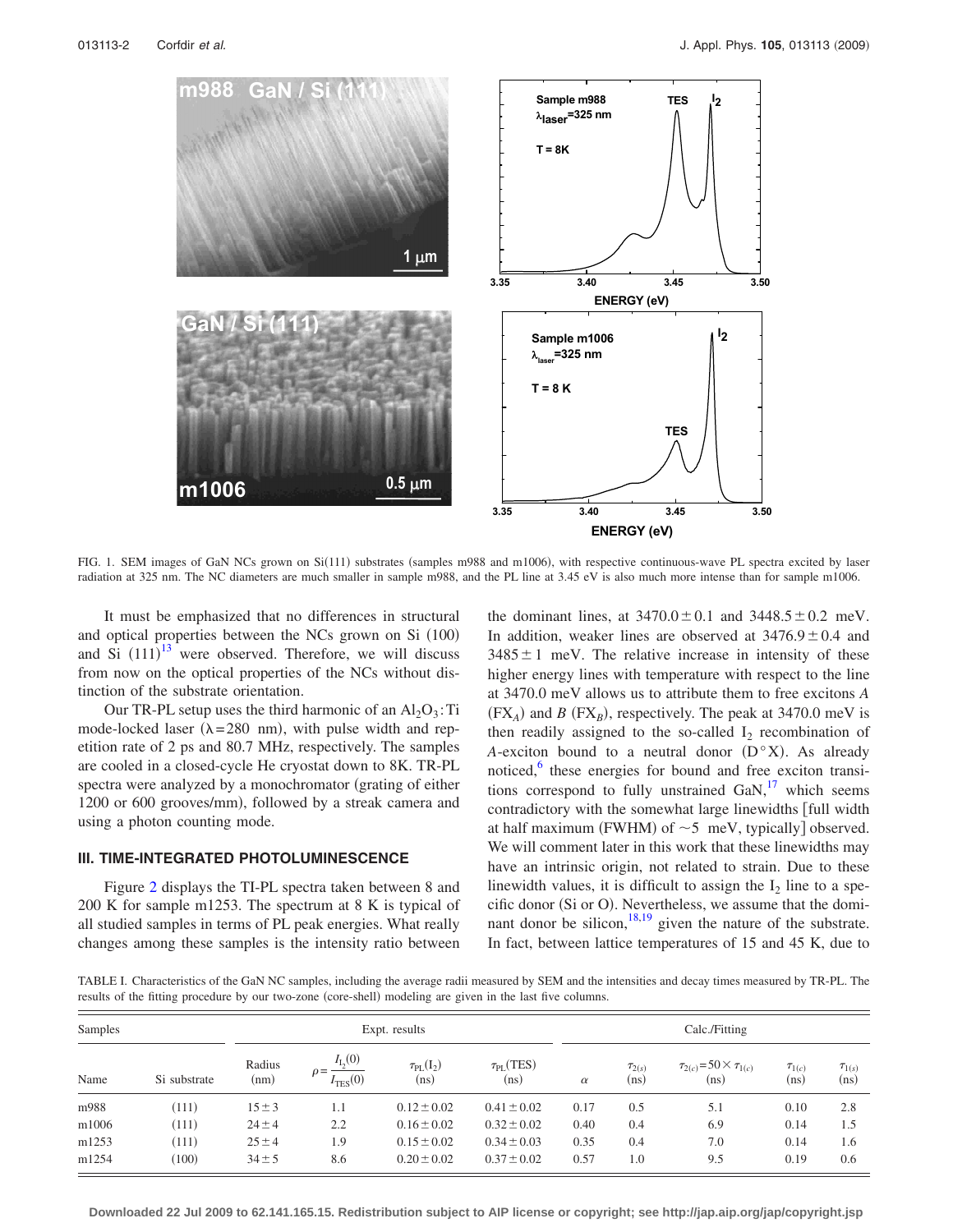<span id="page-2-0"></span>

FIG. 2. Evolution with temperature of the TI PL spectrum of sample m1253, in the excitonic region. The logarithmic scale permits the observation of free exciton transitions, at 3.477 and 3.485 eV. Segments and dashed lines are guides to the eyes, emphasizing, for instance, the double structure of the  $I_2$ line.

less efficient thermal detrapping of the exciton, a second line appears on the low-energy side of the main  $I_2$  line that certainly relates to a deeper donor.

Concerning the 3448.5 meV, the evolution of its intensity with temperature follows that of  $I_2$ , confirming its excitonic nature. Moreover, since the LO-phonon energy in GaN is 91 meV, $^{20}$  this line cannot be assigned to a LO-phonon replica of excitonic lines. Weak  $E_2$ -phonon-assisted replicas are sometimes observed 17.6 meV below the  $I_2$  line,  $20,21$  $20,21$ which is far from the energy separation of  $21.5 \pm 0.3$  meV between the  $I_2$  and 3448.5 meV lines.

The origin of the 3448.5 meV transition is yet to be ascertained, in spite of several PL studies carried out on similar types of structures. $6,22,23$  $6,22,23$  $6,22,23$  The position of this line relative to the  $I_2$  line coincides with the so-called two-electron satellites (TES) of the donor-bound exciton line, in agreement with several reports.<sup>17[,19,](#page-7-2)[21](#page-7-4)[,24](#page-7-7)[,25](#page-7-8)</sup> Contrary to Ref. [23,](#page-7-6) we discard the possibility that this line corresponds to the so-called  $Y_1$  transition assigned to inversion domains in N-face GaN,<sup>26</sup> although it is well known that MBE growth may result in N-face GaN. As a matter of fact, recent studies by convergent beam electron diffraction have established that GaN NCs, grown by us or other groups by MBE, do grow with Ga polarity. $27,28$  $27,28$  In addition, high-resolution transmission electron microscopy measurements have established that our NCs contain no extended defects (Fig. [3](#page-2-1)), thus no inversion domains. Finally, the energy position of the line we observe here does not show any energy shift with the excitation den-sity [see Fig. 9b in Ref. [6](#page-6-5)], unlike what is reported for the  $Y_1$ line.<sup>26</sup> Therefore, we assign the  $3448.5$  meV luminescence to the TES.

As a reminder, the origin of the TES is a kind of Auger

<span id="page-2-1"></span>

FIG. 3. Cross-sectional TEM image of a GaN NC epitaxially aligned to the Si(111) substrate.

process, internal to the neutral donor-bound exciton. In this process, upon recombination of one electron with the hole, the remaining electron is promoted to some excited state of the neutral donor. In other words, the  $I_2$  line results from the following recombination:

$$
D \circ X(0) \to D_{n=1}^{\circ} + h\nu_{I_2},\tag{1}
$$

where  $D^{\circ}X(0)$  stands for the ground state of the donor-bound exciton and  $D_{n=1}^{\circ}$  denotes the final state of the transition, which is here the ground state  $(1s)$  of the neutral donor. However, there is some probability that the neutral donor be left in one excited state  $(n=2, 3,$  etc.), giving rise to the TES lines,

$$
D^{\circ} X(0, a, b, c...) \to D^{(n=2,3,...)}_{(n=2,3,...)} + h\nu_{\text{TES}},
$$
 (2)

where 0,*a*,*b*,*c*,... stands for the ground and so-called rigid rotational excited states<sup>21,[29–](#page-7-12)[33](#page-7-13)</sup> of the D°X complex and *n*  $=2,3,...$ , represents the different possibilities for the principal quantum number of D° final state. It is important to remark that the relative probabilities of the different recombination channels are very sensitive to the symmetries of both the initial and final states, as recently demonstrated by the detailed spectroscopic study of high-quality GaN. $^{21}$  In particular, the final state can be a *p*-state of the neutral donor, toward which the recombination is favored if the initial state is the first excited state  $(a\text{-state})$  of the D°X. Such excited states of the D°X in GaN have been studied both experimentally<sup>29[,31,](#page-7-14)[32](#page-7-15)</sup> and theoretically,<sup>33</sup> being of great importance to explain the temperature dependence of TESrelated PL spectra.<sup>21</sup> Indeed, when the temperature is raised above typically 5 K, the thermal population of excited states (e.g., the *a*-state) of the D°X makes the transition to the  $2p$ state of the D° more probable than the transition to the 2*s*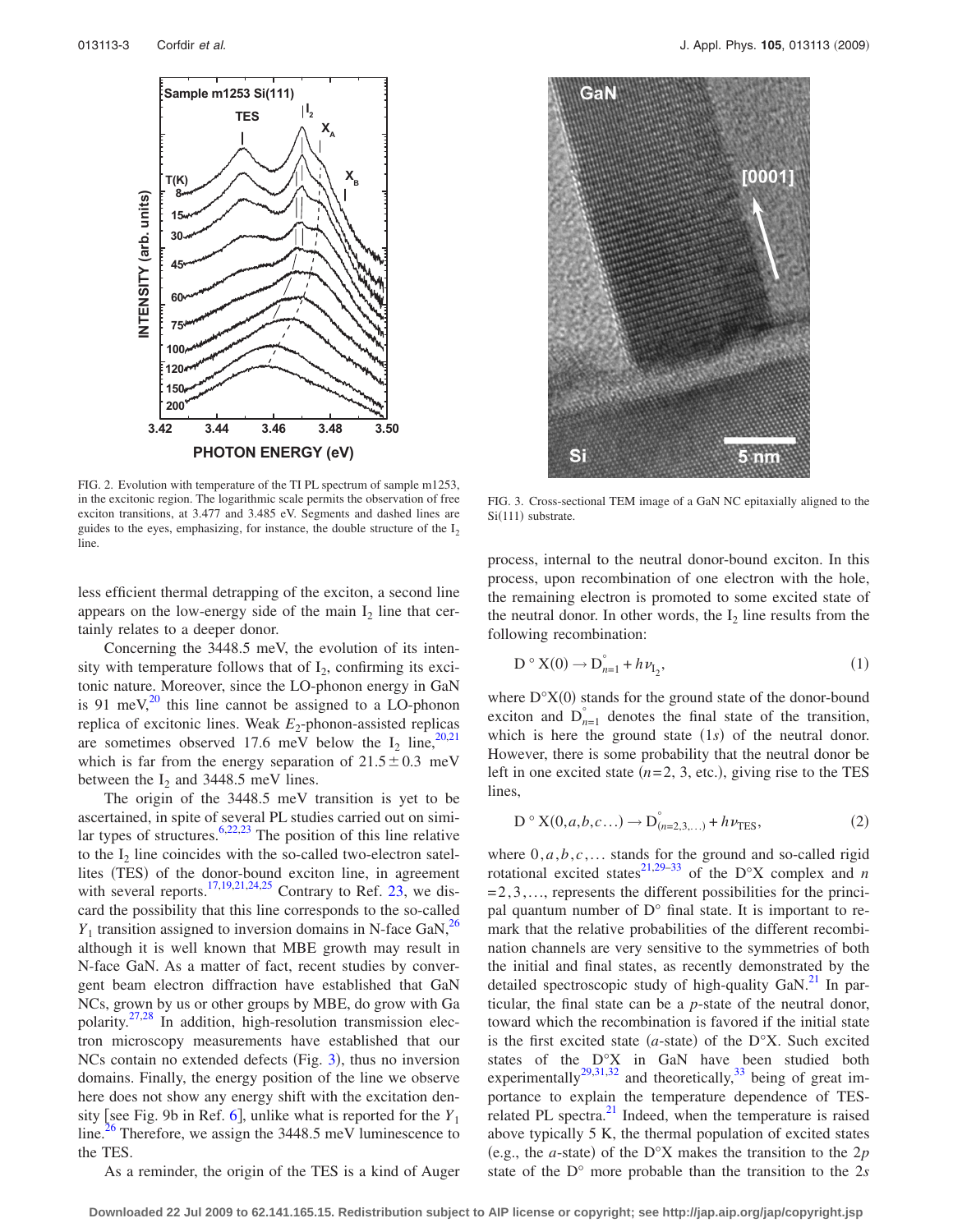<span id="page-3-0"></span>

FIG. 4. (Color online) Evolution with time of PL spectra at  $T=8$  K of samples m1253 and m1254. The domination at short delays of the  $I_2$  line is stronger for sample m1254. From the high-energy side of the spectrum, we estimate a carrier temperature of 35 K, at short delays, then slightly decreasing with time.

state. This results in the dominance of the so-called  $D^{\circ}X$ (a): 2*p* transition lying 1.3 meV above the  $D^{\circ}X(0)$ : 2*s*.<sup>[21](#page-7-4)</sup>

As a rough approximation, the energy difference between the  $I_2$  and TES transitions should be close to the energy difference between the first excited  $D_{n=2}^{\circ}$  and ground  $D_{n=1}^{\circ}$  of the neutral donor since the initial states of D°X are either the same or extremely close in energy. Following the hydrogenic effective-mass approximation,  $34$  the TES and I<sub>2</sub> lines are therefore separated by 3/4 of the donor binding energy. In our case, the separation of 21.5 meV, multiplied by 4/3, yields the effective-mass donor binding energy of 28.7 meV, which is very close to the one commonly reported for GaN. $^{17}$  This supports our assignment and is quite consistent with the true binding energies for Si and O donors which, accounting for anisotropy of the material, are rather of 30.4 and 33.2 meV, respectively. $21$ 

In the present experiments, the sample temperature was set to 8 K, but the analysis of the high-energy part of the TR spectra (Fig. [4](#page-3-0)) indicates an electronic temperature of 35 K, in this case. Following the work of Paskov  $et al.<sup>21</sup>$  $et al.<sup>21</sup>$  $et al.<sup>21</sup>$  we should therefore expect the TES to be dominated by a  $D^{\circ}X(a):2p$ (or even higher excited) transition. The measured energy separation of 21.5 meV is then compatible with a  $Si^{\circ}X_A(a):2p$  transition and consequently with an I<sub>2</sub> line dominated by the  $Si^{\circ}X_A: 1s$  transition. We then tentatively ascribe the weak line that appears on the low-energy side of the I<sub>2</sub> line between 15 and 45 K to the O°X<sub>A</sub>: 1*s* transition.<sup>21</sup>

explained: (i) the above-mentioned large linewidths, unusual for such a high-quality unstrained GaN and (ii) the unusually high relative intensity of the TES line, in comparison to the  $I_2$ . As a matter of fact, the intensity ratio between  $I_2$  and the TES in GaN compact layers is quite commonly of the order of 100 (Refs. [17](#page-7-0) and [29](#page-7-12)) or 30–50,<sup>21</sup> depending on the donor involved. In our samples, the TI- (or continuous wave) PL intensities of these lines show, instead, a ratio comprised between 0.7 and 6. From the TR-PL experiments (see Table [I](#page-1-1)) these ratios at  $t=0$  range between 1 and 9, typically. We propose below that these two features are both related to the NC geometry of our structures, through surface-related effects.

First, we observe for both  $I_2$  and TES a typical FWHM of 5 meV. Yet, the studied samples exhibit a very high crystalline quality and are unstrained.<sup>8</sup> Since these structures present a large surface-to-volume ratio, we believe that surface effects have to be taken into account. To support this suggestion, we remark that the energy and the wave function of the *n*= 1 level of a donor are indeed perturbed if the donor and the surface are separated by less than the donor Bohr radius,  $a_D$  (3 nm for GaN). Ideally, if the donor is placed at the surface of a solid,  $35$  the effective Rydberg energy is reduced by a factor of 4. Then the wave function for the ground state is equivalent to a 2*p* state with a single probability lobe elongated perpendicular to the surface. Without calculation, we understand that  $n=2$  states, having a radial envelope function decreasing like exp(-*r*/2*a*<sub>D</sub>), will be affected when the nucleus approaches the surface by typically less than  $\sim 2a_D$ , i.e.,  $\sim 6$  nm in GaN.

The same reasoning stands for the  $D^{\circ}X$  complex: the influence of the surface will be significant for a donor-tosurface distance smaller than the typical values for electronnucleus and hole-nucleus distances. Suffczynski and Wolniewicz<sup>36</sup> calculated these distances in units of  $a<sub>D</sub>$ , as a function of the ratio of electron and hole effective masses. For GaN, the hole dispersion relation is anisotropic and  $m_e^*/m_h^*$  is comprised between 0.2 and 0.4,<sup>37[,38](#page-7-20)</sup> which allows us to estimate, *for the* D°X ground state, the average distance of the hole (of any of the two electrons) to the donor nucleus as  $\langle r_h \rangle$ =6.3 ± 0.7 nm  $\langle \langle r_e \rangle$ =3.7 ± 0.1 nm). The interelectron average distance is estimated at  $\langle r_{12} \rangle = 6.7 \pm 0.3$  nm.

According to these values, when the donor nucleus lies within a surface layer some  $\sim$  7 nm thick, the energies of the ground and excited states of the  $D^{\circ}X$  and of the  $D^{\circ}$  are modified. Therefore, since the donor positions are statistically distributed in this surface layer, the transition energies involving these donors are necessarily distributed too. For NCs with a radius of 15 nm (30 nm), the volume of this surface layer constitutes  $71\%$  (41%) of the total volume. Thus, the random distribution of donor sites could be an *intrinsic* origin of the broadening of all PL lines involving donors. Notice that in a typical PL experiment on GaN compact layers, the penetration depth of the excitation laser is about 100–200 nm, thus reducing the surface-layer volume to 3%–7% of the overall probed volume.

Concerning the unusually intense TES lines, we remark that the same surprising result has been reported for ZnO nanocolums.<sup>39</sup> This suggests, once more, that the proximity

In spite of these assignments, two points remain to be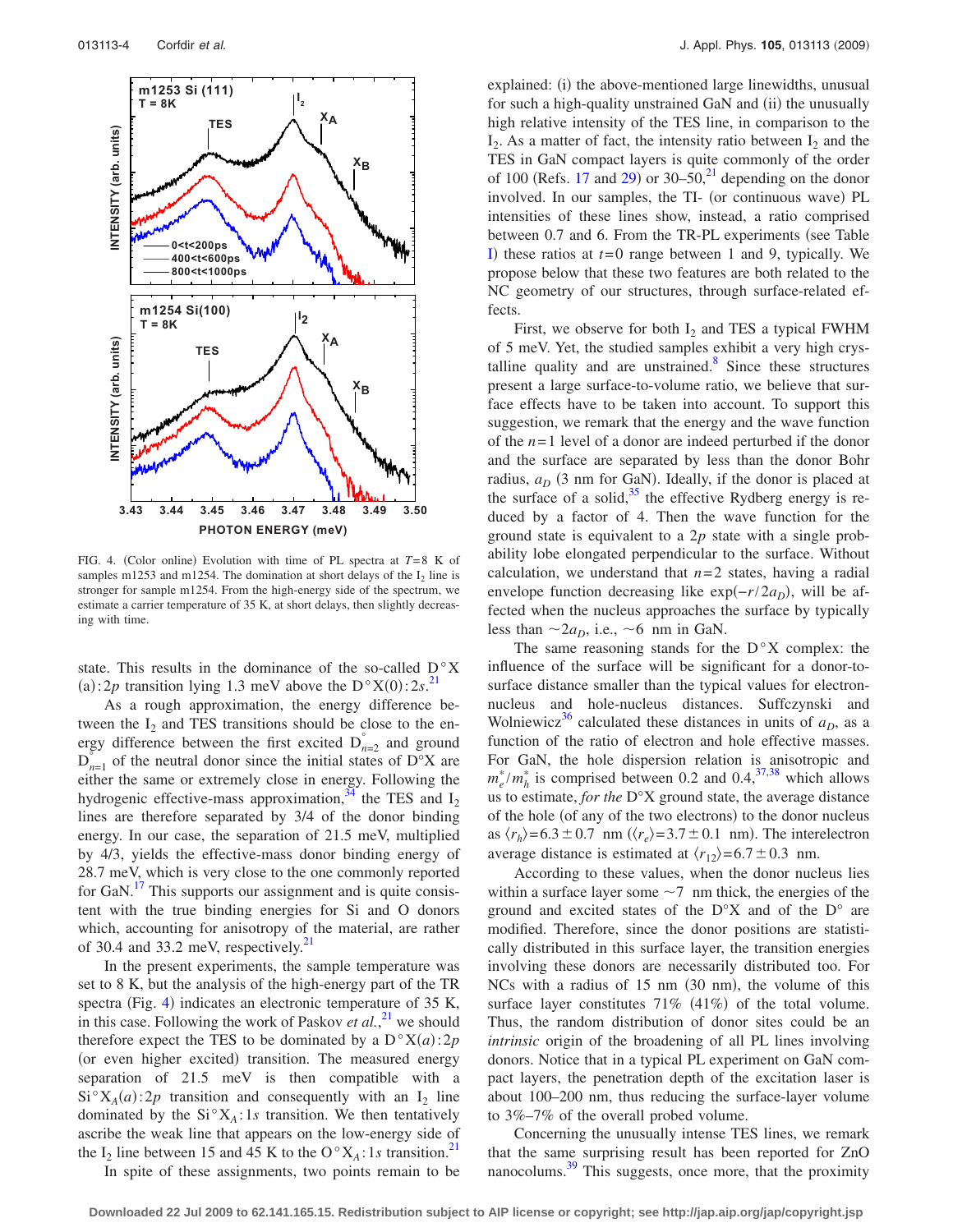of donor nuclei from the surface may deform enough the D°X and D° envelope functions to perturb profoundly the relative probabilities of the different allowed transitions. In other words, we believe that the favored recombination channels of donor-bound excitons depend on the position of the donors in the columns. A donor situated in the core of the NC is equivalent to the one in regular epilayers, i.e., the D°X recombines preferentially into the  $D_{n=1}^{\circ}$  (1*s*) state and seldom into the  $D_{n=2}^{\circ}$  state. On the other hand, when the donor lies in the surface layer defined above, the necessary deformation of envelope functions of *all* states for the initial D°X and for the final D° would increase the relative probability of involving excited states of the donor.

## **IV. TIME-RESOLVED PHOTOLUMINESCENCE**

TR-PL measurements have been carried out in NCs grown on  $Si(111)$  and  $Si(100)$  in order to get a better understanding of the dynamics of the  $I_2$  and the TES. In a simple approach, both TES and  $I_2$  are expected to exhibit the same  $\frac{40}{10}$  Assuming that the initial states are the same for both transitions, the density of donor-bound excitons should, indeed, follow:

$$
n_{D^{\circ}X}(t) = n_0 \exp[-t(\tau_1 + \tau_2)/\tau_1 \tau_2],
$$
\n(3)

<span id="page-4-0"></span>where  $\tau_1 = \tau_{n=1}$  and  $\tau_2 = \tau_{n=2}$  are the decay times for the processes involving the 1*s* and the 2*s*/2*p* states of the donor, respectively. Higher excited states of the neutral donor should also be considered as possible final states, and Eq. ([3](#page-4-0)) can easily be generalized to that case, without changing the fact that all lines should, in principle, follow the same dynamics. The situation is in fact more complex because the favored initial states (rotator excited states) for the various observed transitions may not be exactly the same, for the 2*s* and 2*p* final states. In addition, even when the initial states *are* the same, Paskov *et al.*[21](#page-7-4) observed that the TES  $(D<sup>\circ</sup>X:2s)$  shows a slower decay than the I<sub>2</sub>  $(D<sup>\circ</sup>X<sub>A</sub>:1s)$  line. They attributed this unexpected behavior to the possibility of different sites for the donor nucleus, where the respective dynamics of TES and  $I_2$  lines could be different.

In our NC structures we also observe that the apparent decay  $\tau_{PL}(TES)$  of the TES luminescence is always slower than that of  $I_2$ , which we denote  $\tau_{PL}(I_2)$  (see Table [I,](#page-1-1) Figs. [4](#page-3-0) and [5](#page-4-1)). This is why the PL signal of the TES dominates the spectrum after a few hundreds of picoseconds, for sample m1253. However, this results not only from a slower decay, but also from the strong relative intensity of the TES line at short delays. The decay dynamics observed here are somewhat faster than those reported, e.g., in Ref. [21.](#page-7-4) Similar to previous reports for high-quality GaN epilayers, $^{25}$  the free exciton decay is fast and nonexponential in our NCs. There is a clear correlation between its initial decay rate and the rising dynamics of the  $I_2$  and TES lines. The slower the free exciton dynamics (e.g., sample  $m1254$ ) the longer the rise time of the two donor-related excitonic recombinations. Moreover, after some transient phase, the  $I_2$  and  $X_4$  line adopt the same recombination dynamics.

The condition for the  $D^{\circ}X$  to show such rise time and delayed maximum compared to X*<sup>A</sup>* is that the capture rate of

<span id="page-4-1"></span>

FIG. 5. (Color online) Time dependence of PL intensities of the  $X_A$ ,  $I_2$ , and TES transitions at *T*= 8 K for samples m1253 and m1254. Decay time constants have been obtained by single-exponential fitting of the appropriate zones. Solid curves are the results of the two-zone (core-shell) model.

excitons by donors is faster than the D°X decay. Then, the fact that the two decays  $(X_A \text{ and } D^{\circ}X)$  are perfectly parallel suggests that bound and free exciton states are thermalized. This means that thermal energy is sufficient to permit an instantaneous exchange of carriers between the two states. The actual temperature of 35 K is compatible with this hypothesis, yielding a thermal free-to-bound exciton population ratio of 10%.

Concerning the main topic of this paper, i.e., the related dynamics of the  $I_2$  and TES lines, it is clear (Fig. [6](#page-4-2)) that their initial states, when not identical, are thermalized, for *T* = 35 K, being separated by  $\sim$  1 meV.<sup>30[–32](#page-7-15)</sup> Therefore, their respective radiative lifetimes should control their instanta-

<span id="page-4-2"></span>

FIG. 6. Schematic view of the different excitonic transitions involved in our study. Energies are expressed in meV. The energy difference between  $Si^{\circ}X_A(a)$  and  $Si^{\circ}X_A(0)$  states is of the order of 1 meV (Refs. [25–](#page-7-8)[27](#page-7-10)).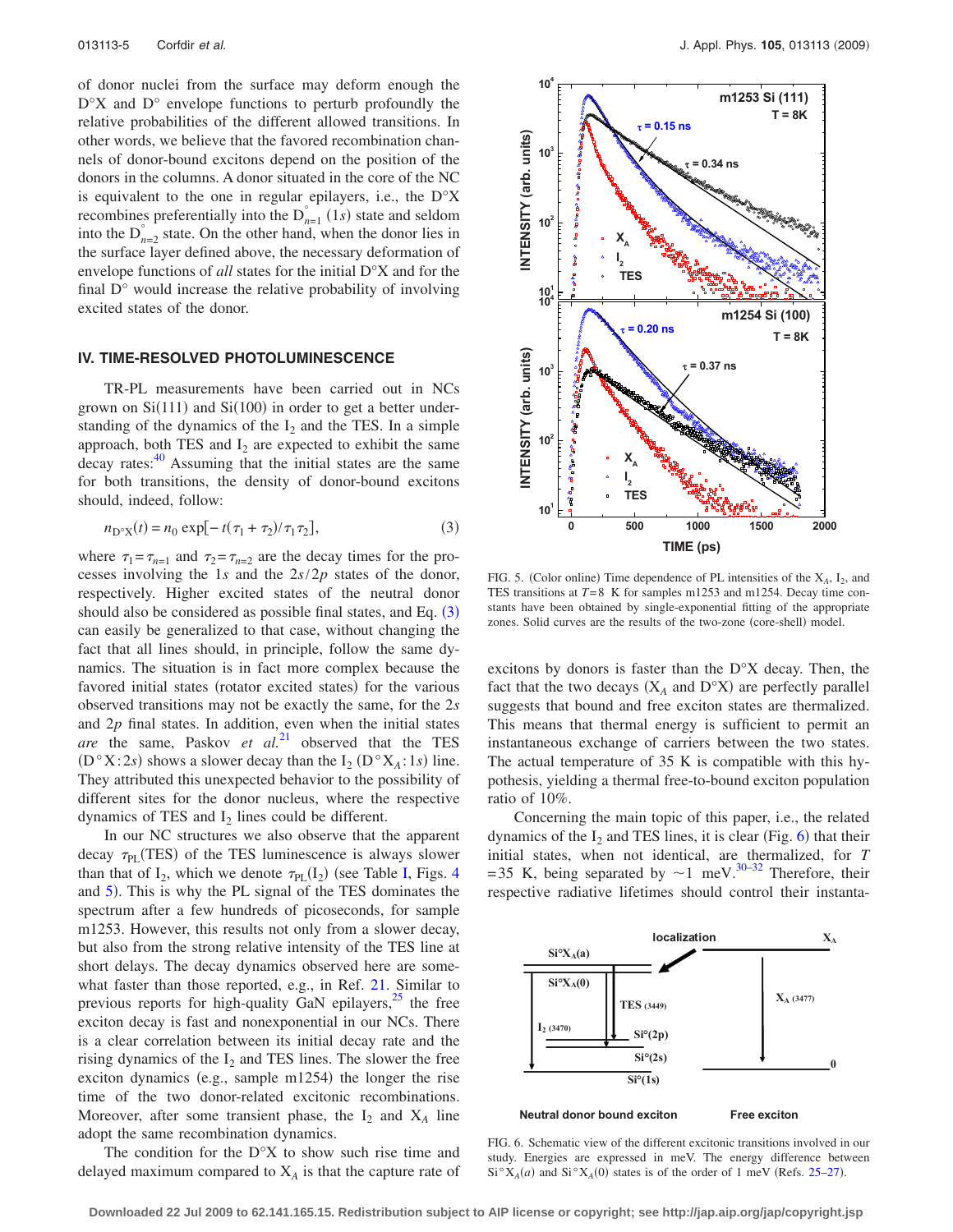neous intensity ratio at *t*= 0, but their time decays should in principle be parallel. Since the latter is not observed, we propose a model involving two regions of the NCs having quite different intrinsic characteristics.

# **V. MODELING AND DISCUSSION**

This approach is inspired by the suggestion of Paskov *et*  $al.^{21}$  $al.^{21}$  $al.^{21}$  that the intrinsic characteristics of  $D^{\circ}X \rightarrow D^{\circ}$  transitions may depend on the donor position. This is here justified by the fact that *we know* that the wave functions of D°X and D° states will strongly depend on the position of the donor nucleus along the radius of the NC. Therefore we choose to define two regions: a core  $(c)$  and a shell  $(s)$ , where the relative probabilities of the  $I_2$  and TES transitions differ substantially. Actually the situation is certainly more complex, with some progressive variation of properties from the core toward the surface of the NC, and thus we should consider the following model as qualitative.

We write separately the rate equations for the populations of D°X located in the core and in the shell of the NC. We call  $\alpha$  the volume fraction occupied by the bulklike core (*c*) of the NC, where the  $D^{\circ}X \rightarrow D^{\circ}$  recombination is the same as in good quality bulk GaN. On the other hand, the  $D^{\circ}X$  and  $D^{\circ}$  states are affected by the surface in the shell  $(s)$ region defined by the volume fraction  $(1 - \alpha)$ . For example, for a NC with radius of 30 nm and assuming a shell layer thickness of 7 nm, we find  $\alpha = 0.59$ . In both regions, the time decay of  $D^{\circ}X$  density follows Eq. ([3](#page-4-0)) but with different values of  $\tau_1 = \tau_{1s}$  and  $\tau_2 = \tau_{n=2}$ , for the *(c)* and *(s)* regions. Again, we have restricted the model to  $n=2$  states, for simplification.

In our low-temperature experiments, increasing the surface-to-volume ratio of NCs does not induce any decrease in the emission intensity. We therefore conclude that, if enhanced surface-related nonradiative recombination would take place, it would equally affect the dynamics and intensities of both core and surface regions. For the present donorbound excitons (essentially localized) and given the low temperature, we therefore neglect nonradiative recombination in our model.

The intensities of  $I_2$  and TES for the whole NC are given by the weighted sums of contributions from the core, with weight  $\alpha$ , and from the shell, with weight  $(1-\alpha)$ . These contributions for each region are given by

<span id="page-5-0"></span>
$$
I_{I_2(c,s)}(t) \propto [\tau_{1(c,s)}]^{-1} \exp[-t/\tau_{\text{eff}}(c,s)],
$$
  
\n
$$
I_{\text{TES}(c,s)}(t) \propto [\tau_{2(c,s)}]^{-1} \exp[-t/\tau_{\text{eff}}(c,s)].
$$
\n(4)

In Eq. ([4](#page-5-0)), the same decay times  $\tau_{\text{eff}(c,s)}$  are taken for the TES and  $I_2$  transitions, according to the above remark that their initial states are thermally indistinguishable, if not identical. Nevertheless, the instantaneous intensities of these transitions are related to two different radiative decay times. For bulk GaN, the TES is about 50 times less intense $^{21}$  than the  $I_2$ . We thus can limit the number of adjustable parameters by setting the ratio of radiative lifetimes, for the core region to  $\eta = \tau_{2(c)}/\tau_{1(c)} = 50$ . However, this value corresponds to the ratio measured at  $T=2$  K in Ref. [21](#page-7-4) for Si donors in a highquality GaN epilayer. For the present  $T=35$  K, in the presence of both Si and O atoms, a larger variety of initial and final states are involved in the observed TES recombinations and we know<sup>21</sup> that the relative probabilities of the different TES contributions are therefore drastically affected. Consequently,  $\eta$  should in principle be affected, too, but here it was kept constant, for simplification.

In the NCs, the intensity ratio between  $I_2$  and TES is much smaller than in bulk GaN, which suggests that the TES PL contribution mainly arises from the shell region. Then, the apparent decay rate of the TES line can be approximated by

$$
\tau_{\rm PL}(\rm TES) \approx \tau_{\rm eff(s)} = \tau_{1(s)} \tau_{2(s)} / (\tau_{1(s)} + \tau_{2(s)}), \tag{5}
$$

<span id="page-5-1"></span>and we can simplify the intensity ratio, at  $t=0$ , between the  $I_2$  and TES lines,

<span id="page-5-2"></span>
$$
\rho = \frac{I_{I_2}(0)}{I_{\text{TES}}(0)} \approx \frac{\tau_{2(s)}}{1 - \alpha} \left( \frac{\alpha}{\tau_{1(c)}} + \frac{1 - \alpha}{\tau_{1(s)}} \right). \tag{6}
$$

As shown in Figs. [4](#page-3-0) and [5](#page-4-1) and in Table [I,](#page-1-1) we have experimental values for this ratio, as well as for the effective PL decay times for the TES. The time decay of the  $I_2$  line is slightly nonexponential, but we can measure a time constant at short delay, also reported in Table [I](#page-1-1) for all samples. Starting from these experimental data and using the approximations in Eqs.  $(5)$  $(5)$  $(5)$  and  $(6)$  $(6)$  $(6)$ , we calculate the time evolution of the overall  $D^{\circ}X$  population and of the intensity of  $I_2$  and TES lines. For this simplified model, the solution is analytical and both decays are biexponential,

<span id="page-5-3"></span>
$$
I_{I_2}(t) = \alpha(\tau_{1(c)})^{-1} \exp(-t/\tau_A) + (1-\alpha)(\tau_{2(c)})^{-1} \exp(-t/\tau_B),
$$

$$
I_{\text{TES}}(t) = \alpha(\tau_{1(s)})^{-1} \exp(-t/\tau_A) + (1-\alpha)(\tau_{2(s)})^{-1} \exp(-t/\tau_B).
$$
\n(7)

<span id="page-5-4"></span>with decay times  $\tau_A$  and  $\tau_B$  given by

$$
\tau_A = \left[ \frac{\alpha}{1 - \alpha} \left( \frac{1}{\tau_{1(c)}} - \frac{1}{\tau_{2(c)}} \right) + \frac{1}{\tau_{2(s)}} + \frac{1}{\tau_{1(s)}} \right]^{-1},
$$
  

$$
\tau_B = \tau_{eff,(s)} = \tau_{1(s)} \tau_{2(s)} / (\tau_{1(s)} + \tau_{2(s)}).
$$
 (8)

By using Eqs.  $(7)$  $(7)$  $(7)$  and  $(8)$  $(8)$  $(8)$ , we can fit the experimental decays and therefore extract relevant values for parameters of interest, namely,  $\tau_{1(c)}$ ,  $\tau_{2(c)}$ ,  $\tau_{1(s)}$ ,  $\tau_{2(s)}$ , and  $\alpha$ . In Fig. [5,](#page-4-1) solid lines show the best fitting calculated curves for samples m1253 and m1254. The values of the fitting parameters are gathered in Table [I,](#page-1-1) for all samples.

The quality of the fitting is satisfactory, given the simplicity of the model. This confirms that we can simultaneously describe the different decay dynamics, as well as the intensity ratios of the TES and  $I_2$  emission lines, by accounting for the existence of core and shell regions. The different decay times resulting from the fitting do not present, however, the same degree of uncertainty: "dominant" times, such as  $\tau_{1(c)}$  and  $\tau_{2(s)}$  are necessarily very close to the experimental decay times  $\tau_{PL}(TES)$  and  $\tau_{PL}(I_2)$ , respectively, and they are therefore estimated rather accurately. On the other hand,  $\tau_{2(c)}$  and  $\tau_{1(s)}$  present a much larger uncertainty, being "non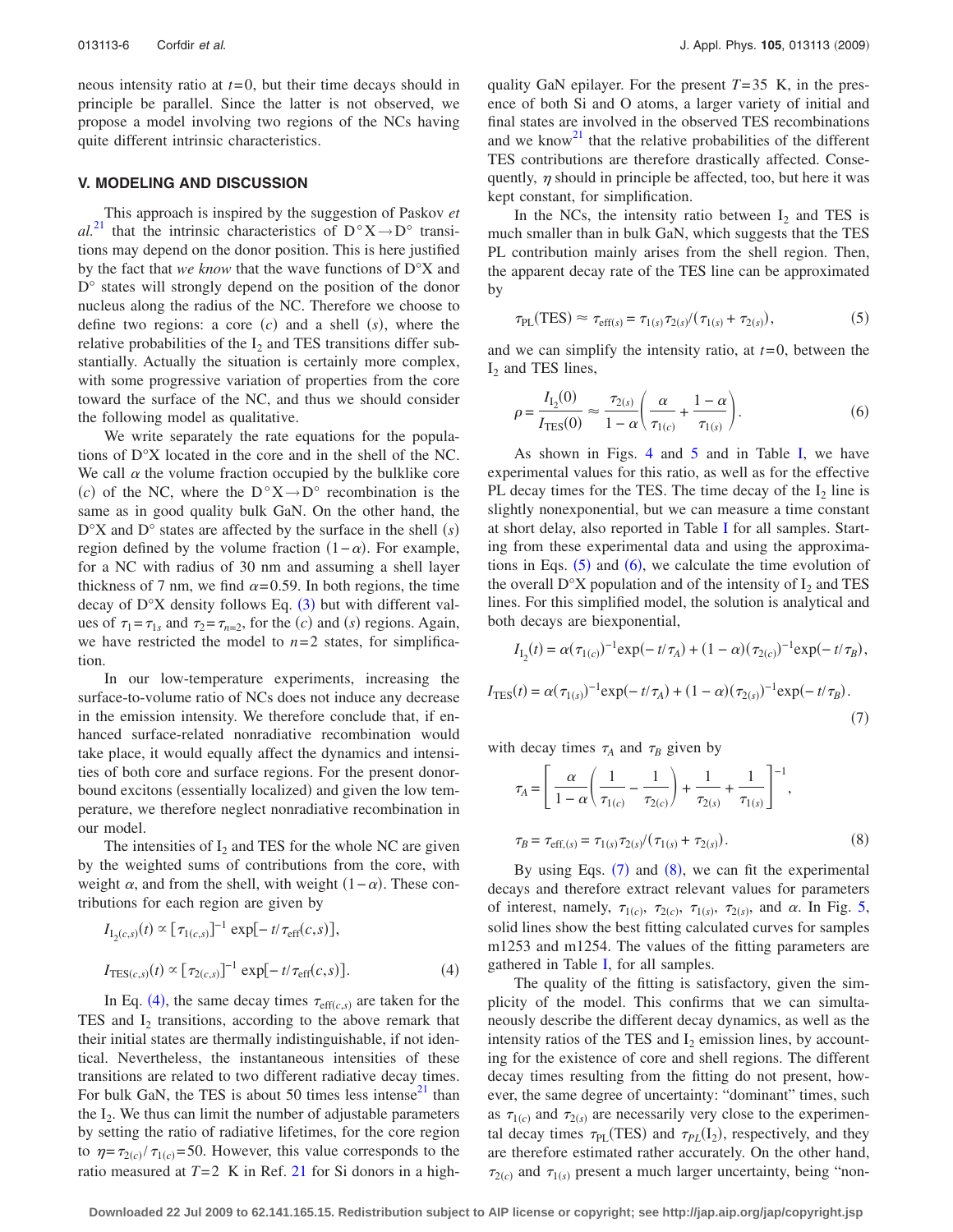dominant" and because of the strong hypothesis of the fixed ratio  $\tau_{1(c)}/\tau_{2(c)}$ . For this reason  $\tau_{1(s)}/\tau_{2(s)}$  is determined with poor accuracy. Therefore it is difficult to compare it with its counterpart in the core region and to discuss its apparent variation with, e.g., the NC diameter, especially considering the simplicity of the two-region model and approximations such as Eq.  $(6)$  $(6)$  $(6)$ .

It seems interesting to compare our fitting decay times in the core region (see Table [I](#page-1-1)) with those measured, e.g., by Paskov *et al.*<sup>[21](#page-7-4)</sup> for a high-quality GaN epilayer. The present  $\tau_{1(c)}$  and  $\tau_{2(c)}$  are clearly shorter, which can be related to the temperature of 35 K that we estimate. Indeed, as shown by Eq. ([3](#page-4-0)), including more allowed recombination channels (by thermal excitation, here) necessarily shortens the effective decay time of D°X population. By the way, it is difficult to know if we should compare our  $\tau_{1(c)}$  (typically 0.2 ns) to the value of  $\sim$ 0.5 ns measured for I<sub>2</sub> in Ref. [21,](#page-7-4) or if it is our  $\tau_{2(c)}$  (typically 1 or a few nanoseconds, with large uncertainty) that should be compared to the 1.1 and 1.8 ns, measured,<sup>21</sup> respectively, for  $SiX_A:2s$  and  $OX_A:2s$  transitions since, as mentioned in Ref. [21,](#page-7-4) these different dynamics precisely correspond to different donor sites.

In summary, we prefer to consider that the nondominant fitting characteristic times do not vary substantially nor monotonously among the four samples. Rather than being free parameters, they are related to dominant times by strong constraints imposed to the model:  $\tau_{1(c)}$  has to be close to the overall decay time measured for  $I_{12}$ , and  $\tau_{1(s)}$  and  $\tau_{2(s)}$  are related to the experimental decay time of the TES by Eqs.  $(5)$  $(5)$  $(5)$ and ([8](#page-5-4)). Nevertheless, the core and shell time constants are not independent because of the constraint on the intensity ratio given by Eq.  $(6)$  $(6)$  $(6)$ .

This ratio is measured with high precision in our experiments and, in Eq.  $(6)$  $(6)$  $(6)$ , it mainly involves the dominant times  $\tau_{1(c)}$  and  $\tau_{2(s)}$  together with the volume-fraction parameter  $\alpha$ . This is why, instead of imposing a value for  $\alpha$ , we used it as a fitting parameter, necessarily estimated with a good accuracy. We found that  $\alpha$  generally increases with the average NC radius. Despite the very large size dispersion of the NCs and the crudeness of the model, this trend is quite clear. Given the measured NC radii, the obtained values for  $\alpha$  are compatible with a shell layer thickness in the range of 8–9 nm, which compares quite well with the 7 nm estimated above, considering typical D°X or D° state radii.

The consistency of these results supports our interpretation based on the sensitivity of  $D^{\circ}X$  internal properties to the vicinity of the NC surface. According to our results, the symmetry breaking induced by this vicinity favors the so-called two-electron transitions to the detriment of to the usually dominant  $I_2$  line. Far beyond the scope of the present experimental study, a donor-site dependent model of energies and wave-functions of D°X and D° states in realistic NCs should be developed to ascertain completely this interpretation.

## **VI. CONCLUSION**

In summary, we have studied in detail the excitonic PL of GaN NCs grown on silicon substrates. Substrate orientation did not show any significant effect on the optical properties of the NCs, which exhibit free and donor-bound exciton lines. The latter is accompanied by TESs that are unusually intense. We have shown that this intensity increases when the NC average radius decreases. Moreover, the TES recombination dynamics is unexpectedly much slower than the dominant donor-bound exciton recombination. To explain this result, we have developed a core-shell model that relies on donor position dependent dynamics of the two principal donor-related excitonic transitions. The good agreement obtained between the model and experiments confirms that the smaller the NC radius, the larger the average influence of the surface on excitonic transitions. We believe that this influence manifests itself through the alteration of the wave functions of the  $D^{\circ}X$  and  $D^{\circ}$  states involved. This simultaneously explains slight fluctuations in energies—thus large linewidths—and modified relative probabilities for the  $I_2$  and TES recombinations. Thorough calculations of all quantum states of  $D^{\circ}X$  and  $D^{\circ}$  as a function of the distance to the NC surface are needed to quantitatively support our conclusions.

#### **ACKNOWLEDGMENTS**

The authors wish to thank M. Leroux, T. Guillet, and T. Taliercio for enlightening comments and R. Rochat for the technical support. IPEQ-EPFL group acknowledges support from the Swiss National Science Foundation and from the Swiss NCCR research program Quantum Photonics. GES group was supported by the Nanosciences French National Program through the "BUGATI" project. E.C. would also like to acknowledge financial support from the Spanish Ministry of Education Grant No. NAN04/09109/C04/2, Consolider-CSD 2006-19) and the Community of Madrid (Grant Nos. GR/MAT/0042/2004 and S-0505/ESP-0200).

- <span id="page-6-0"></span><sup>1</sup>S. Nakamura, T. Mukai, and M. Senoh, [Appl. Phys. Lett.](http://dx.doi.org/10.1063/1.111832) **64**, 1687 (1994).
- <span id="page-6-1"></span><sup>2</sup>S. D. Lester, F. A. Ponce, M. G. Craford, and D. A. Steigerwald, [Appl.](http://dx.doi.org/10.1063/1.113252) **[Phys. Lett.](http://dx.doi.org/10.1063/1.113252) 66**, 1249 (1995).
- <span id="page-6-2"></span><sup>3</sup>J. C. Johnson, H.-J. Choi, K. P. Knutsen, R. D. Schaller, P. Yang, and R.J. Saykally, [Nature Mater.](http://dx.doi.org/10.1038/nmat728) **1**, 106 (2002).
- <span id="page-6-4"></span><span id="page-6-3"></span><sup>4</sup>Z. Zhong, F. Qian, D. Wang, and C. M. Lieber, [Nano Lett.](http://dx.doi.org/10.1021/nl034003w) **3**, 343 (2003). <sup>5</sup>M. C. McAlpine, R. S. Friedman, S. Jin, K. Lin, W. U. Wang, and C. M. Lieber, [Nano Lett.](http://dx.doi.org/10.1021/nl0346427) **3**, 1531 (2003).
- <span id="page-6-5"></span>E. Calleja, M. A. Sánchez-Garciá, F. J. Sánchez, F. Calle, F. B. Naranjo, E. Muñoz, U. Jahn, and K. Ploog, [Phys. Rev. B](http://dx.doi.org/10.1103/PhysRevB.62.16826)  $62$ , 16826 (2000).
- <span id="page-6-12"></span> $^{7}$ J. E. Van Nostrand, K. L. Averett, R. Cortez, J. Boeckl, C. E. Stutz, N. A. Sanford, A. V. Davydov, and J. D. Albrecht, [J. Cryst. Growth](http://dx.doi.org/10.1016/j.jcrysgro.2005.11.073) **287**, 500  $(2006).$ <sup>8</sup>I Sáng
- <span id="page-6-6"></span><sup>8</sup>J. Sánchez-Páramo, J. M. Calleja, M. A. Sánchez-García, E. Calleja, and U. Jahn, Physica E ([Amsterdam](http://dx.doi.org/10.1016/S1386-9477(02)00305-3)) **13**, 1070 (2002).
- <span id="page-6-7"></span>H.-M. Kim, D. S. Kim, D. Y. Kim, T. W. Kang, Y.-H. Cho, and K. S. Chung, [Appl. Phys. Lett.](http://dx.doi.org/10.1063/1.1507617) **81**, 2193 (2002).
- <span id="page-6-9"></span><span id="page-6-8"></span><sup>10</sup>M. He and S. Noor Mohammad, [J. Vac. Sci. Technol. B](http://dx.doi.org/10.1116/1.2804613) 25, 1909 (2007). <sup>11</sup>J. Ristić, C. Rivera, E. Calleja, S. Fernández-Garrido, M. Povoloskyi, and A. Di Carlo, *[Phys. Rev. B](http://dx.doi.org/10.1103/PhysRevB.72.085330)* 72, 085330 (2005).
- <span id="page-6-10"></span>. 12J. Ristić, E. Calleja, A. Trampert, S. Fernández-Garrido, C. Rivera, U. Jahn, and K. H. Ploog, *[Phys. Rev. Lett.](http://dx.doi.org/10.1103/PhysRevLett.94.146102)* 94, 146102 (2005).
- <span id="page-6-11"></span><sup>13</sup>L. Cerutti, J. Ristić, S. Fernández-Garrido, E. Calleja, A. Trampert, S. Lazic, and J. M. Calleja, [Appl. Phys. Lett.](http://dx.doi.org/10.1063/1.2204836) 88, 213114 (2006).
- <span id="page-6-13"></span><sup>14</sup>J. Ristić, M. A. Sánchez-García, E. Calleja, A. Pérez-Rodriguez, C. Serre, A. Romano-Rodríguez, J. R. Morante, V. R. Koegler, and W. Skorupa, [Mater. Sci. Eng., B](http://dx.doi.org/10.1016/S0921-5107(02)00029-6) 93, 172 (2002).
- <span id="page-6-14"></span><sup>15</sup>R. Meijers, T. Richter, R. Calarco, T. Stoica, H.-P. Bochem, M. Marso, and H. Lüth, [J. Cryst. Growth](http://dx.doi.org/10.1016/j.jcrysgro.2005.11.117) 289, 381 (2006).
- <span id="page-6-15"></span><sup>16</sup>A. Trampert, J. Ristić, U. Jahn, E. Calleja, and K. H. Ploog, in Proceedings of the 13th International Conference on Microscopy of Semiconduct-